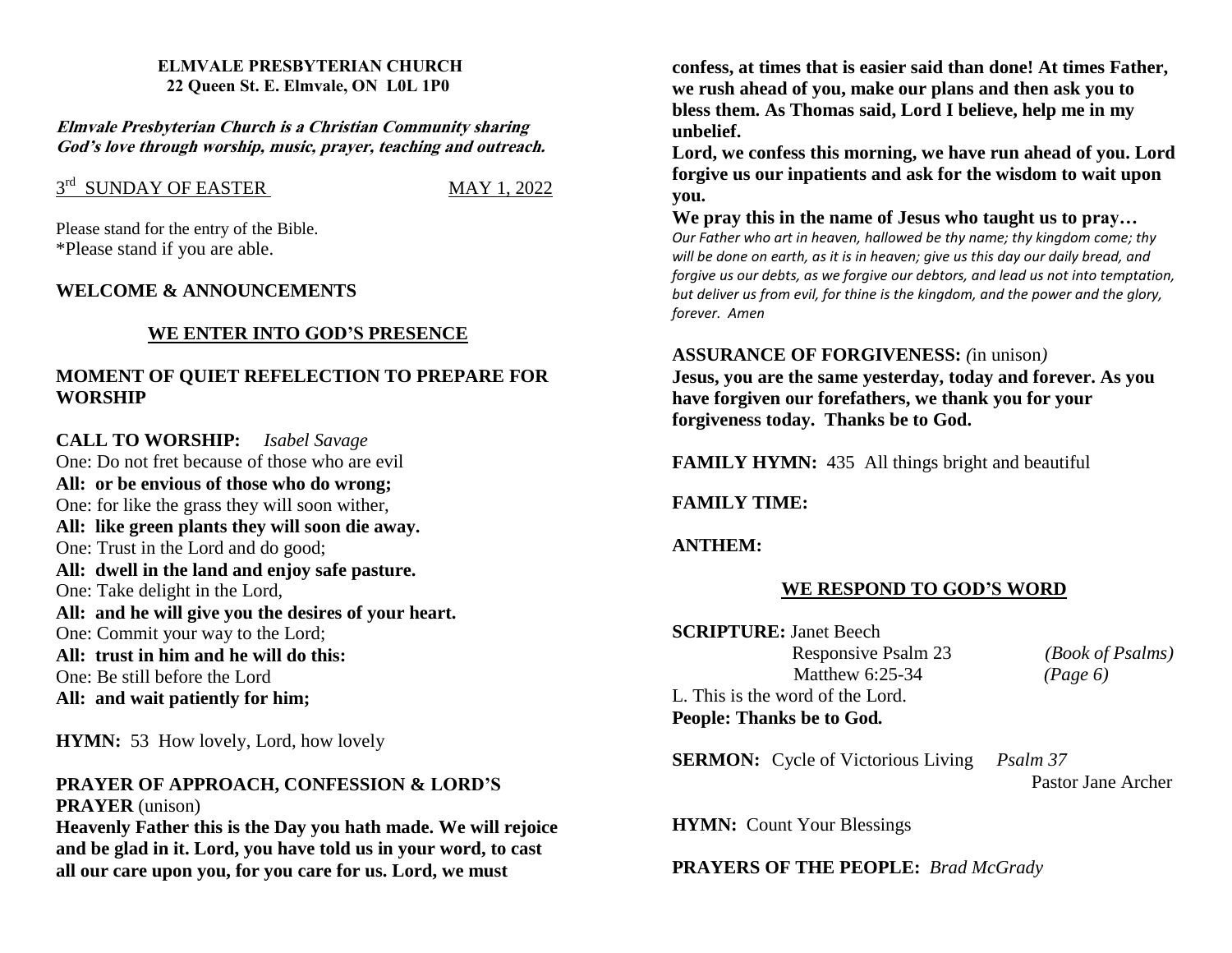**OFFERING:** *Praise God from whom all blessings flow; Doxology #79 praise him, all creatures here below: praise him above, ye heavenly host; praise Father, Son and Holy Ghost.* 

## **\*PRESENTATION & PRAYER OF DEDICATION:**

**HYMN:** 324 Great is thy faithfulness

#### **GOD SENDS US OUT INTO THE WORLD**

## **\*BENEDICTION & BLESSING:**

Go Now In Peace

*Go now in peace. Never be afraid. God will go with you each hour of every day. Go now in faith, steadfast, strong and true. Know He will guide you in all you do. Go now in love, and show you believe. Reach out to others so all the world can see. God will be there watching from above. Go now in peace, in faith, and in love.*

## **ANNOUNCEMENTS**

We welcome **Pastor Jane Archer** to our church this morning and thank her for consenting to help us with our services until our new minister joins us at the beginning of July.

There will be fellowship of tea, coffee and treats offered downstairs following worship today. Everyone is invited.

**"As the COVID-19 infection count has been rising again, Session reviewed mask wearing and although we can not enforce the mandate, we would strongly encourage everyone to wear a mask while in the church."**

#### **CHURCH ANNOUNCEMENTS FOR THIS WEEK**

Tue. May 3 10 a.m. **Mission and Outreach**

Thur. May 5 7 p.m. **Choir** 

*What a day that was! Thanks for all the photos. Your idea of the photo album was very much appreciated. It really was a lovely gift. We appreciate it … as well as all your kind words! A simple thank you is hard to express properly. This does come with much gratitude in our hearts. Blessings! Jim and Ann*

Congratulations to Thelma Bertram as she turned 99 years young last Friday April 29.

It is with great joy that Marg and Frank are finally together again. Frank & Marg Atkinson SM4, St. Joseph's Health Care Centre P.O. Box 5777, Stn. B London, ON N6A 4V2

#### **CHURCH DIRECTORY**

 Interim Moderator - Rev. Jonathan Tait jwtait1@hotmail.com Minister in Association - Rev. Lois Lyons Organist & Choir Director - Ruth Currie 429-8891 Clerk of Session - Marlene Lambie 322-1843 Church Treasurer – Doug Lambie 322-4847 Prayer Chain Coordinator - Janice Terry 32-3038 Church Secretary - Shirley Richardson Office: 322-1411 Elmvale Presbyterian Cemetery – Dave Snedden 322-9637 e-mail:elmknoxpres@rogers.com

Pastor Jane Archer Email address: [chaplain4you@gmail.com](mailto:chaplain4you@gmail.com) Cell: 905-806-5427